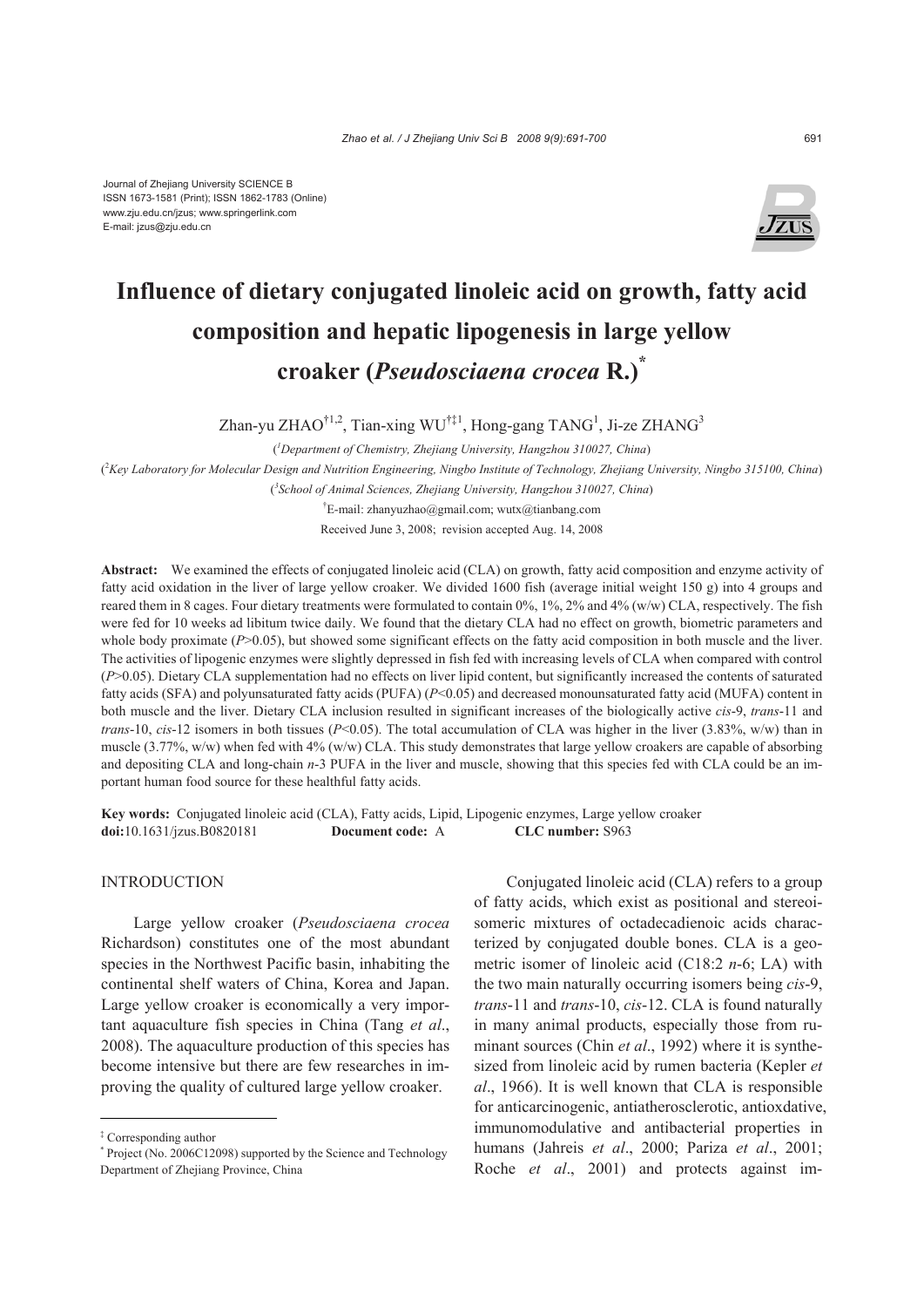mune-induced cachexia (Cook and Pariza, 1998). Evidence from several experiments showed that dietary CLA decreases body fat, increases lean body mass (Thiel-Cooper *et al*., 2001; Tischendorf *et al*., 2002; Yamasaki *et al*., 2003), and enhances the rate-limiting enzyme in β-oxidation carnitine palmitoyltransferase (CPT) activity in skeletal muscle (Park *et al*., 1997). Other studies demonstrated that CLA exhibits several effects on hepatic lipid metabolism (Yotsumoto *et al*., 1999; Valente *et al*., 2007a; 2007b). The mechanisms of anti-obesity were proposed, which include decreased energy/food intake and increased energy expenditure (Ohnuki *et al*., 2001; Terpstra *et al*., 2002), decreased lipogenesis (Brown *et al*., 2001; Oku *et al*., 2003) and increased lipolysis and fatty acid oxidation (Evans *et al*., 2002).

The effects of dietary CLA have been studied in a number of fish species. When Atlantic salmon, rainbow trout and Atlantic cod were fed with CLA-containing diets (Berge *et al*., 2004; Kennedy *et al*., 2007a; 2007b), CLA in the diet showed no effect on growth parameters, body composition or feed conversion. Valente *et al*.(2007a; 2007b) found that the inclusion of CLA in the diet of sea bass reduced amounts of saturated and monounsaturated fatty acids and increased amount of polyunsaturated fatty acids (PUFA). Moreover, dietary CLA may also reduce tissue total lipids in some fish species (Twibell *et al*., 2000; 2001; Yasmin and Takeuchi, 2002).

The effects of dietary CLA on the growth performance and flesh quality of marine species of interest for Asian aquaculture have not been reported. Since fish are considered an important source of protein and *n*-3 PUFA, a further increase in their CLA content could be of interest to enhance the nutritional value of fish for human consumption. Thus, we evaluated the effects of graded dietary levels [0%, 1%,  $2\%$  and  $4\%$  (w/w)] of CLA on growth performance,

body composition, tissue fatty acid deposition and lipogenic enzyme activities (malic enzyme, ME; glucose-6-phosphate dehydrogenase, G6PD; and fatty acid synthetase, FAS) of large yellow croaker.

#### MATERIALS AND METHODS

## **Fish and diets**

Large yellow croakers, weighing 150 g in average and about 1 year old, were purchased from a private fish farm (Xiangshan Port, Zhejiang Province, China). The dietary experiment was performed at the fish farm between August and November in 2007. Collected from a single net-cage, 1600 fish were placed in 8 cages of 27 m<sup>3</sup> (3 m×3 m×3 m) in size and divided randomly into 4 groups (two replicates each group). Fish were held under optimal conditions and fed with the control diet (0% CLA) for 2 weeks before the beginning of the experiment. After the adaptation period, duplicated groups of fish for each treatment were fed by hand ad libitum twice a day (5:00 a.m. and 17:00 p.m.) for 10 weeks. Feed intake was monitored throughout the trial and waste feed was collected from the effluent water from each cage by a wire mesh. Dead fish were collected daily. During the experimental period, water temperature and salinity were 22~29 °C and 38 g/L, respectively.

Four diets (pellets with 6 mm diameter) containing 0%, 1%, 2% and 4% of CLA were prepared at the Tech-Bank Co., Ltd. (Ningbo, China). Fish oil was used either alone or in combination with CLA (FFA80, containing 80% (w/w) CLA free fatty acid in a 50:50 mixture of *cis*-9, *trans*-11 and *trans*-10, *cis*-12 isomers; Auhai Biotech Co., Ltd., Qingdao, China). The ingredients and proximate compositions of the experimental diets are given in Table 1, and the fatty acid compositions of the experimental diets in Table 2.

**Table 1 Ingredient (percentage of dry ingredients) and proximate compositions (percentage of total diet) of experimental diets with different CLA incorporation levels (0%, 1%, 2% or 4%)**

| <b>CLA</b>      | Ingredients $(\% )$ |                                   |      |   |      |             |          | Proximate composition $(\% )$ |                                    |       |                                                                                                     |     |
|-----------------|---------------------|-----------------------------------|------|---|------|-------------|----------|-------------------------------|------------------------------------|-------|-----------------------------------------------------------------------------------------------------|-----|
| level<br>$(\%)$ | meal                | Soybean Blood Yeast Flour<br>meal | meal |   |      | Fish<br>oil |          |                               | $CLA$ Others <sup>1</sup> Moisture | Lipid | Protein                                                                                             | Ash |
| $\theta$        | 46                  |                                   | 4    |   | 26.3 | 9.20        | $\Omega$ | 3.5                           | $7.96 \pm 0.07$ <sup>a</sup>       |       | $9.28\pm0.15^a$ 39.30 $\pm$ 0.35 <sup>a</sup> 11.20 $\pm$ 0.01                                      |     |
|                 | 46                  |                                   | 4    | 4 | 263  | 795         | 125      | 35                            |                                    |       | $8.14\pm0.02^b$ 9.66 $\pm$ 0.39 <sup>a</sup> 38.61 $\pm$ 0.37 <sup>ab</sup> 11.19 $\pm$ 0.03        |     |
| $\overline{2}$  | 46                  |                                   | 4    | 4 | 263  | 6.70        | 2.50     | 35                            |                                    |       | $8.06\pm0.08^{\rm b}$ 9.97 $\pm$ 0.28 <sup>ab</sup> 38.52 $\pm$ 0.20 <sup>ab</sup> 11.13 $\pm$ 0.03 |     |
| 4               | 46                  |                                   | 4    | 4 | 263  | 4.20        | 5.00     | 3.5                           |                                    |       | $8.02 \pm 0.06^b$ 10.40 $\pm 0.05^b$ 38.13 $\pm 0.10^b$ 11.15 $\pm 0.12$                            |     |

Data for proximate composition are mean $\pm SD$  ( $n=3$ ). Different superscript letters in the same column denote significant differences ( $P<0.05$ ) between diets as determined by one-way analysis of variance (ANOVA) with Tukey's post-test; <sup>1</sup>Others include essential vitamins and minerals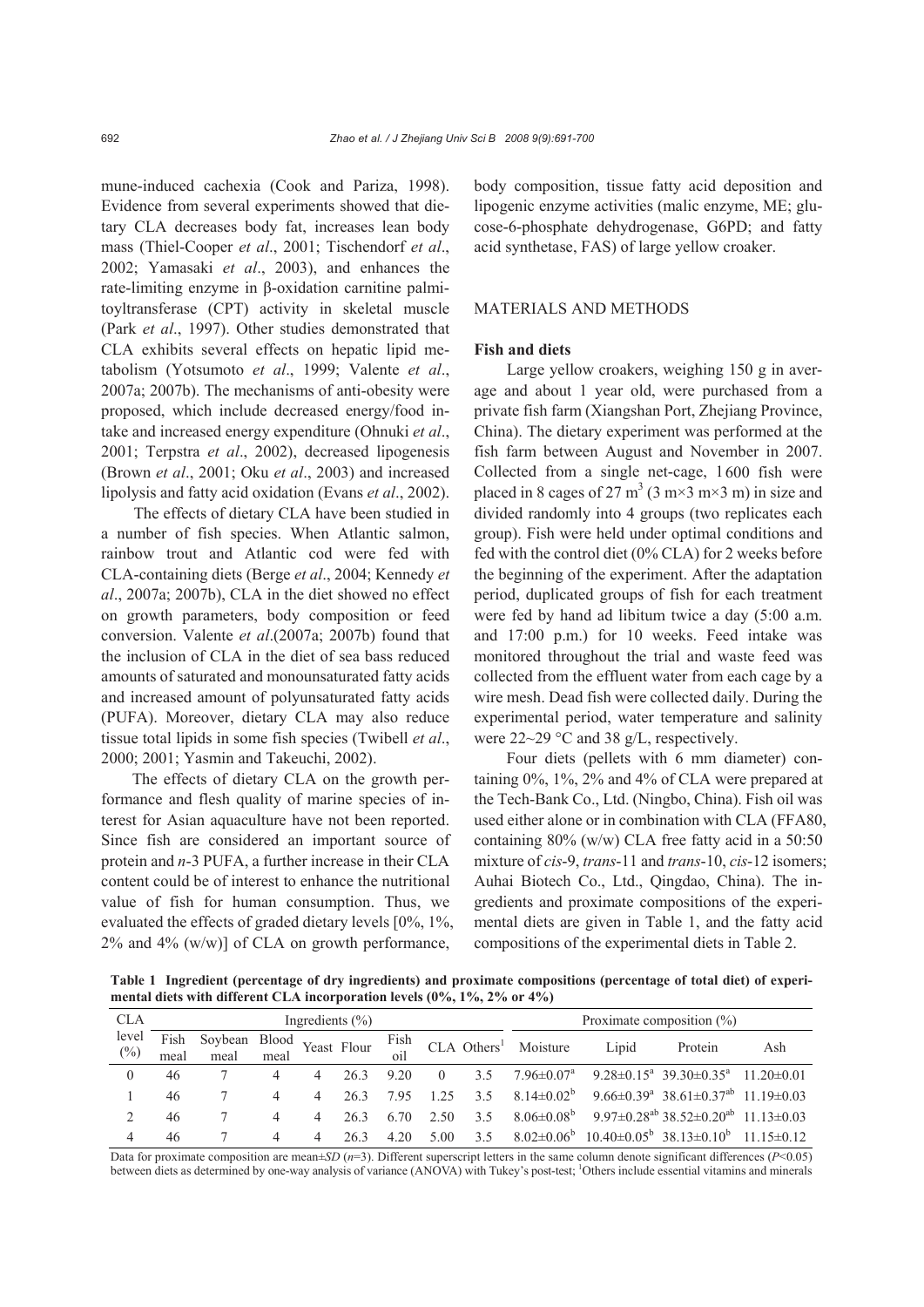|                                       | Content $(\% )$               |                              |                               |                               |  |  |  |  |
|---------------------------------------|-------------------------------|------------------------------|-------------------------------|-------------------------------|--|--|--|--|
| Fatty acids                           | $0\%$ CLA                     | $1\%$ CLA                    | $2\%$ CLA                     | $4\%$ CLA                     |  |  |  |  |
| C14:0                                 | $1.08 \pm 0.05^a$             | $1.09 \pm 0.04$ <sup>a</sup> | $0.95 \pm 0.02^b$             | $0.59 \pm 0.01$ <sup>c</sup>  |  |  |  |  |
| C16:0                                 | $18.48 \pm 0.27$ <sup>a</sup> | $17.58 \pm 0.08^b$           | $16.44 \pm 0.16$ <sup>c</sup> | $14.57 \pm 0.07$ <sup>d</sup> |  |  |  |  |
| C18:0                                 | $9.64 \pm 0.19^a$             | $9.37 \pm 0.03^{ab}$         | $9.24 \pm 0.11^b$             | $9.09 \pm 0.03^b$             |  |  |  |  |
| Other saturated                       | $2.67 \pm 0.06^a$             | $2.65 \pm 0.15^a$            | $2.50 \pm 0.04$ <sup>a</sup>  | $2.19 \pm 0.07^b$             |  |  |  |  |
| $\sum$ saturated <sup>1</sup>         | $31.87 \pm 0.08^a$            | $30.69 \pm 0.13^b$           | $29.14 \pm 0.08$ <sup>c</sup> | $26.44 \pm 0.04$ <sup>d</sup> |  |  |  |  |
| $C16:1 n-7$                           | $2.43 \pm 0.32$ <sup>a</sup>  | $212 \pm 0.06^a$             | $2.09 \pm 0.02^a$             | $1.58 \pm 0.04^b$             |  |  |  |  |
| $C18:1n-9$                            | $22.28 \pm 0.16$              | $21.42 \pm 0.03$             | $21.09 \pm 0.07$              | $18.62 \pm 0.06$              |  |  |  |  |
| $C22:1 n-9$                           | $0.78 \pm 0.09^a$             | $0.55 \pm 0.01^b$            | $0.48 \pm 0.03^b$             | $0.43 \pm 0.02^b$             |  |  |  |  |
| Other monounsaturated                 | $1.30 \pm 0.02^a$             | $1.62 \pm 0.03^b$            | $1.57 \pm 0.08^b$             | $1.30 \pm 0.05^a$             |  |  |  |  |
| $\sum$ monounsaturated <sup>2</sup>   | $26.78 \pm 0.37$ <sup>a</sup> | $25.72 \pm 0.07^b$           | $25.24 \pm 0.01^b$            | $21.92 \pm 0.12$ <sup>c</sup> |  |  |  |  |
| $C18:2n-6$                            | $3.48 \pm 0.04$               | $3.42 \pm 0.08$              | $3.45 \pm 0.01$               | $3.45 \pm 0.02$               |  |  |  |  |
| C18:2 cis-9, trans-11                 | $0^a$                         | $2.42 \pm 0.03^b$            | $4.87 \pm 0.03$ <sup>c</sup>  | $9.73 \pm 0.02$ <sup>d</sup>  |  |  |  |  |
| C18:2 trans-10, $cis-12$              | $0^a$                         | $2.42 \pm 0.03^b$            | $4.89 \pm 0.02$ <sup>c</sup>  | $9.67 \pm 0.02$ <sup>d</sup>  |  |  |  |  |
| $C20:4n-6$                            | $1.03 \pm 0.01^a$             | $1.00 \pm 0.05^{\text{a}}$   | $0.85 \pm 0.01^b$             | $0.82 \pm 0.02^b$             |  |  |  |  |
| C20:5 $n-3$                           | $6.87 \pm 0.10^a$             | $6.41 \pm 0.06^b$            | $5.74 \pm 0.07$ <sup>c</sup>  | $5.14 \pm 0.09$ <sup>d</sup>  |  |  |  |  |
| $C22:3n-6$                            | $0.57 \pm 0.09^a$             | $0.59 \pm 0.10^a$            | $0.45 \pm 0.01^{ab}$          | $0.33 \pm 0.07^b$             |  |  |  |  |
| $C22:5n-3$                            | $2.12\pm0.10$                 | $2.00 \pm 0.02$              | $1.85 \pm 0.05$               | $1.48 \pm 0.08$               |  |  |  |  |
| $C22:6n-3$                            | $14.70 \pm 0.32$ <sup>a</sup> | $13.14 \pm 0.16^b$           | $11.66 \pm 0.02$ <sup>c</sup> | $9.77 \pm 0.21$ <sup>d</sup>  |  |  |  |  |
| Other polyunsaturated                 | $10.58 \pm 0.04$ <sup>a</sup> | $10.19 \pm 0.03^b$           | $10.09 \pm 0.13^b$            | $9.72 \pm 0.04$ <sup>c</sup>  |  |  |  |  |
| $\Sigma$ polyunsaturated <sup>3</sup> | $41.35 \pm 0.45^{\circ}$      | $43.59 \pm 0.14^b$           | $45.73 \pm 0.25$ <sup>c</sup> | $51.64 \pm 0.16$ <sup>d</sup> |  |  |  |  |
| Total CLA <sup>4</sup>                | $0^a$                         | $4.84 \pm 0.04^b$            | $9.77 \pm 0.03$ <sup>c</sup>  | $19.40 \pm 0.03$ <sup>d</sup> |  |  |  |  |

**Table 2 Main fatty acids and CLA isomers (percentage of total fatty acids) and total CLA (percentage of total fatty acids) of diets with different CLA incorporation levels (0%, 1%, 2% or 4%)**

The values are mean $\pm SD$  ( $n=3$ ). Different superscript letters in the same row denote significant differences ( $P<0.05$ ) between diets as determined by one-way analysis of variance (ANOVA) with Tukey's post-test; <sup>1</sup>Saturated: C14:0, C15:0, C16:0, C17:0, C18:0, C20:0;<br><sup>2</sup>Monounceturated: C15:1 n 7, C16:1 n 7, C17:1 n 0, C18:1 n 0, C20:1 n 0, C22:1 n 0, C24: Monounsaturated: C15:1 *n*-7, C16:1 *n*-7, C17:1 *n*-9, C18:1 *n*-9, C20:1 *n*-9, C22:1 *n*-9, C24:1 *n*-9; <sup>3</sup> Polyunsaturated: C16:2 *n*-4, C20:2 *n*-6, C16:2 *n*-6, C18:1 *n*-6, C18:2 *n*-6, C18:2 *cis*-9, *trans*-11, C18:2 *trans*-10, *cis*-12, C20:4 *n*-6, C22:3 *n*-6, C16:3 *n*-3, C18:3 *n*-3, C18:4 *n*-3, C20:5 *n*-3, C22:5 *n*-3, C22:6 *n*-3; 4 Sum of CLA isomers *cis*-9, *trans*-11 and *trans*-10, *cis*-12

## **Sampling protocols**

At the start and end of the trial, the fish in each tank were anaesthetized with 50 mg/L metacaine, individually weighed and measured. At the end of the trial, prior to sampling, fish fasted for 24 h and then were anaesthetized with 50 mg/L metacaine. Thirtytwo fish per dietary treatment (16 fish per tank) were randomly captured from each replicate, and 6 fish (3 fish per tank) were frozen immediately on dry ice and subsequently stored at −20 °C for whole proximate body composition analysis. The remaining sampled fish were eviscerated and used for biometric determinations [hepato- and viscera-somatic indices (HSI and VSI)] and for the determination of liver lipid. Each fish was filleted from the left side after discarding the skin. Flesh and liver samples were taken from each fish, pooled in three samples of six fish each, then frozen immediately in liquid nitrogen (the livers) or dye ice (the flesh) and used for the determination of fatty acid compositions. All samples were subsequently stored at −20 °C prior to analyses.

## **Proximate composition and lipid analyses**

Moisture content of whole fish was determined after drying in an oven at 80 °C for a minimum 72 h. The dried fish samples were then rigorously blended into a homogeneous crumble/meal and used for determination of whole body lipid, protein and ash contents. Lipid content in 1 g samples of dried fish crumb was determined using the Soxhlet method with extraction in petroleum ether at 120 °C (Avanti Soxtee 2050 Auto Extraction apparatus; Foss, Warrington, UK). Protein content (*N*×6.25) was determined in the fish crumble using the automated Kjeldahl method (Tecator Kjeldahl Auto 1030 Analyzer; Foss, Warrington, UK). Ash content was determined after heating portions of the fish crumble at 160 °C for 48 h.

Total lipid was extracted from 1 g portions of the liver by homogenizing in 20 volumes of chloroform/methanol  $(2:1, v/v)$  in an Ultra-Turrax tissue disrupter (Fisher Scientific, Loughborough, UK). Total lipid was prepared according to the method of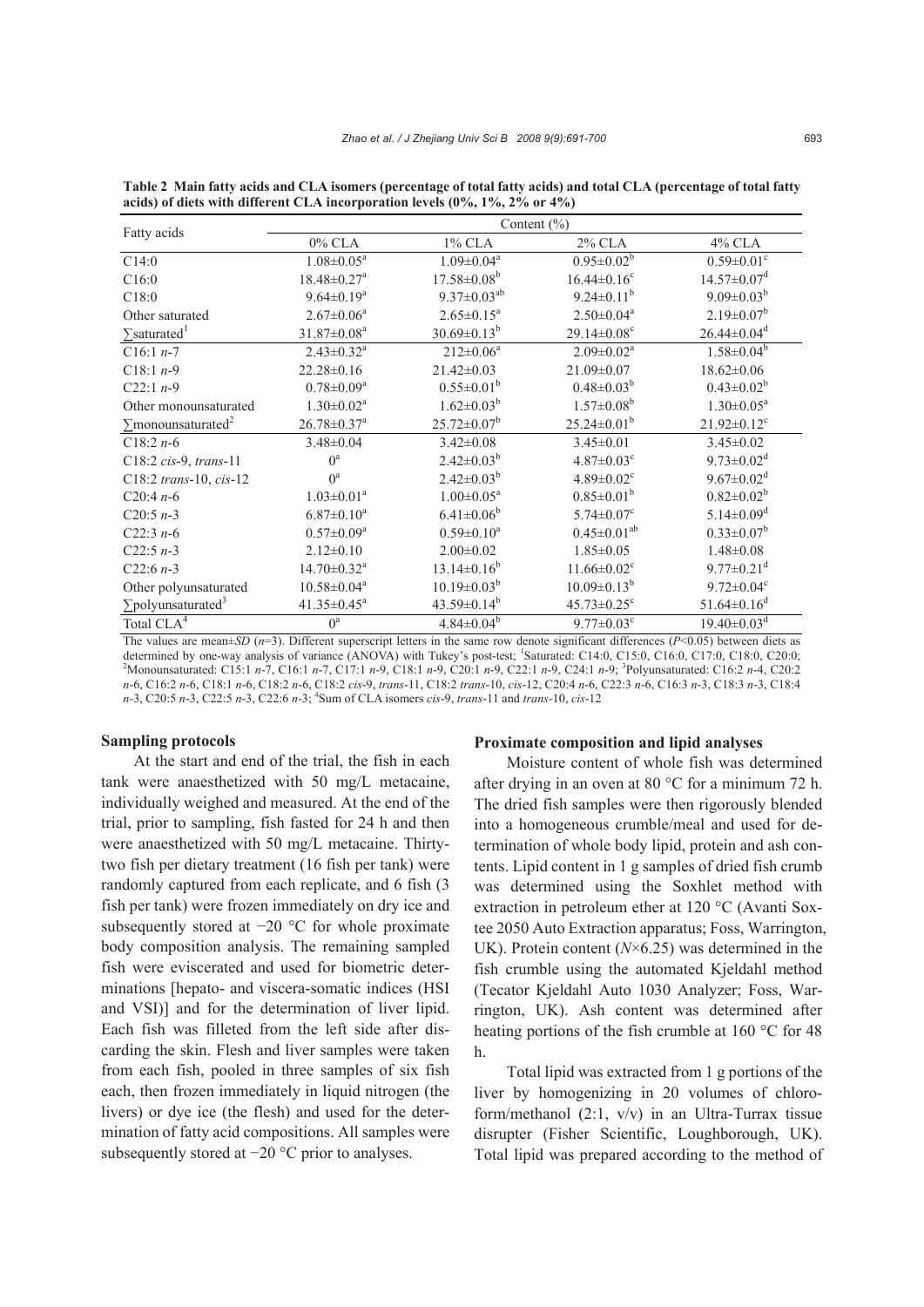Folch *et al.*(1957) and non-lipid impurities were removed by washing with 0.88% (w/v) KCl. The weight of lipid was determined gravimetrically after evaporation of solvent and overnight desiccation in vacuo.

#### **Fatty acid analysis**

Total lipids were extracted with chloroform/methanol (2:1, v/v) (Folch *et al*., 1957; Bligh and Dyer, 1959). Fatty acids were methylated with boron trifluoride (BF3) in methanol (Kitts *et al*., 2004). The fatty acid methyl esters (FAME) were analyzed by gas chromatograph (Agilent 6890, USA) equipped with flame ionization detector and an auto injector (Agilent 7683, USA). Samples were injected into a capillary column (30 m×0.25 mm×0.25 µm, supplied by Supelco, Belleforte, PA), with helium (99.999%) as the carrier gas at 1.0 ml/min. The column temperature was initially set at 70 °C for 5 min, then increased to 270 °C at 8 °C/min and finally was kept at 270 °C for 5 min. Chromatographic peaks were integrated and identified using the software package, which were compared with known fatty acid methyl esters in the Omega Test standard supplied by Supelco (USA). Individual fatty acid is reported as weight percent of total fatty acids using mass response factors. The identification of fatty acid methyl esters was performed by external standards (all purchased from Sigma Chemical Co., USA) submitted to the same processes of manipulation as the biological samples analyzed. The values of fatty acids are presented as area percentage of total fatty acids.

## **Enzyme assays**

For the enzyme assays, liver samples were homogenized in three volumes of ice-cold buffer [0.02 mol/L Tris-HCl, 0.25 mol/L sucrose, 2 mmol/L ethylene diamine tetraacetic acid (EDTA), 0.1 mol/L sodium fluoride, 0.5 mmol/L phenyl methyl sulphonyl fluoride, 0.01 mol/L β-mercaptoethanol, pH 7.4] and centrifuged at 30000×*g* at 4 °C for 20 min. Soluble protein content of the liver was determined on supernatant by the method of Bradford (1976) using bovine serum albumin (BSA) as standard. Selected lipogenic enzyme activities were assayed on the supernatant using spectrophotometric procedures: G6PD (EC 1.1.1.49) according to Bautista *et al*.(1988), ME (EC 1.1.1.40) according to Ochoa (1955) and FAS (EC 2.3.1.38) according to the methodology of Chang *et al*.(1967) as modified by Chakrabarty and Leveille (1969). One unit (U) of enzyme activity, defined as mmoles of substrate converted to product per min at assay temperature, expressed 1 mg of hepatic soluble protein specific activity.

#### **Statistical analysis**

The data were performed using the SPSS 15.0 for Windows statistical software package. Data were presented as mean±*SD*. The effects of dietary treatment were determined by one-way analysis of variance (ANOVA) with Tukey's post-test to determine significance of differences of means between groups. Differences were regarded as significant when *P*<0.05.

## **RESULTS**

## **Growth and biometry**

Weight gain, feed conversion ratio (FCR), specific growth rate (SGR), and condition factor (*K*) were not significantly affected by dietary CLA (Table 3). HSI and VSI were both slightly increased in fish fed with high inclusion of CLA (*P*>0.05).

**Table 3 Effects of dietary CLA incorporation levels (0%, 1%, 2% and 4%) on growth and biometric parameters in large yellow croaker for 10 weeks**

| CLA level (%) | Initial weight $(g)$ | Final weight $(g)$ | <b>FCR</b> | $SGR$ (%/d) | $K$ (g/cm <sup>3</sup> ) | $HSI$ (%)      | $VSI$ (%)       |
|---------------|----------------------|--------------------|------------|-------------|--------------------------|----------------|-----------------|
| $\theta$      | $146.25 \pm 10.62$   | $282.00\pm16.65$   | 0.74       | 2.75        | $1.59 \pm 0.07$          | $1.30\pm0.07$  | $3.39\pm0.17$   |
|               | $146.75 \pm 11.04$   | $283.75 \pm 11.57$ | 0.73       | 2.76        | $1.62\pm0.07$            | $1.31\pm0.05$  | 3.40 $\pm$ 0.18 |
| 2             | $150.75 \pm 8.16$    | $288.50 \pm 12.68$ | 0.73       | 2.73        | $1.61 \pm 0.05$          | $1.32\pm 0.07$ | $3.42\pm0.17$   |
| 4             | $150.75 \pm 9.63$    | $288.25 \pm 7.30$  | 0.73       | 2.73        | $1.61 \pm 0.07$          | $1.34\pm0.05$  | 3.41 $\pm$ 0.15 |

The values are mean±*SD* (*n*=20). Absence of superscript letters indicates no significant differences between treatments (*P*>0.05) as determined by one-way analysis of variance (ANOVA) with Tukey's post-test; Feed conversion ratio (*FCR*)=feed consumed (kg)/weight gain (kg); Specific growth rate (*SGR*)=[final weight (g)/initial weight (g)]×100%/days; Condition factor (*K*)=wet weight (g)×100/length<sup>3</sup> (cm3 ); Hepato-somatic index (*HSI*)=liver weight (g)×100%/body weight (g); Viscera-somatic index (*VSI*)=viscera weight (g)×100%/body weight (g)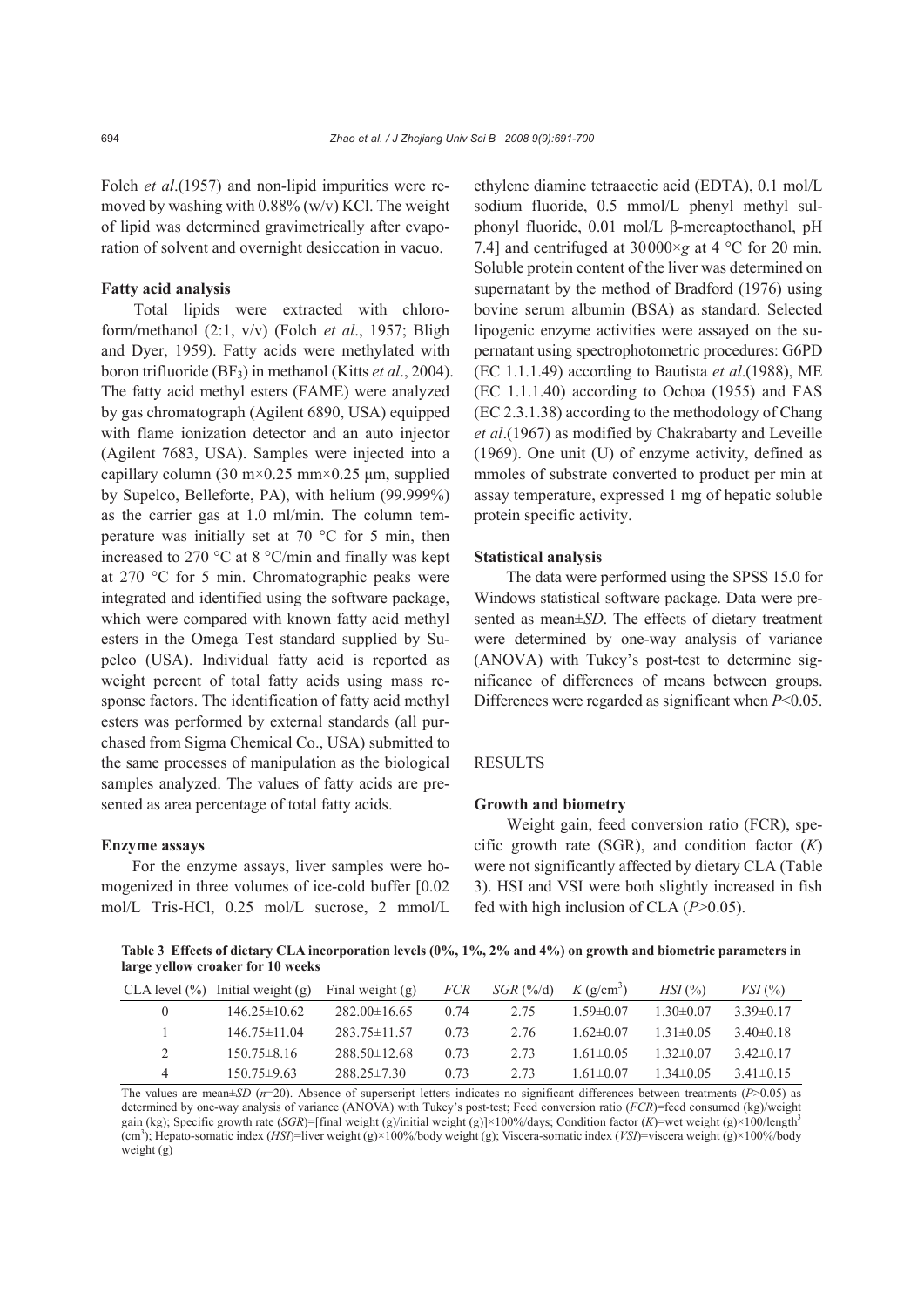#### **Whole body composition and lipid content**

With an increasing of CLA concentration, protein, moisture, ash and lipid content in whole body increased gradually, but the difference was not significant between groups. The similar result was observed in liver lipid content (Table 4). Dietary CLA had no significant effects on whole body proximate composition and liver lipid content, although there was a trend of increasing lipid content in fish fed with high CLA.

#### **Activities of lipogenic enzymes**

The results of lipogenic activity in the liver of large yellow croaker during the experiment are presented in Table 5. G6PD evidenced a significantly higher (over 20-fold) activity than ME and FAS. This result confirms that G6PD is the main NADPHgenerating enzyme. Although the levels of of lipogenic enzymes decreased slightly in CLA-fed fish, their activities were not significantly affected by dietary CLA (*P*>0.05).

## **Fatty acid profile in muscle and the liver**

The fatty acid compositions in muscle (Table 6) and the liver (Table 7) reflected the fatty acid compositions of the diets. Dietary CLA had significantly effects on SFA, MUFA and PUFA in both muscle and

the liver. MUFA decreased significantly, whereas SFA and PUFA showed a significant increase. The total accumulation of CLA was higher in the liver  $(3.83\%, w/w)$  than in the flesh  $(3.77\%, w/w)$  in fish fed with 4% CLA. Dietary CLA resulted in the deposition of the *cis*-9, *trans*-11 and *trans*-10, *cis*-12 CLA isomers in both muscle and the liver. CLA supplementation also resulted in a significant increase of C16:0 and C18:0, whereas a significant decrease of C16:1 *n*-7 and C18:1 *n*-9 was observed in fish fed with 4% CLA. Concerning the PUFA fraction, a gradual increasing of C18:2 *n*-6 (LA), C20:5 *n*-3 (eicosapentaenoic acid, EPA) and C22:6 *n*-3 (docosahexaenoic acid, DHA) was observed in both muscle and the liver of fish fed with high CLA.

## DISCUSSION

The primary aim of the present study was to determine if dietary CLA has any important effects on growth parameters and lipid metabolism. We found that increasing dietary CLA levels (0% to 4%) did not significantly affect large yellow croaker growth parameters. These results agree with previously studies in some fish species. In a recent study, CLA had no effect on growth performance or feed conversion

**Table 4 Effect of dietary CLA on proximate composition (percentage) and liver lipid content (percentage of wet tissue weight) of large yellow croaker**

| CLA level (%) | Proximate composition in whole body $(\%)$ | Liver lipid content |                  |                 |                 |
|---------------|--------------------------------------------|---------------------|------------------|-----------------|-----------------|
|               | Moisture                                   | Lipid               | Protein          | Ash             | $(\%)$          |
| $\theta$      | $12.14\pm0.11$                             | $4.34\pm0.06$       | $68.74\pm0.68$   | $5.77\pm 0.10$  | $2.94 \pm 0.06$ |
|               | $12.16\pm0.13$                             | $4.36\pm0.07$       | $69.01 \pm 0.88$ | $5.78\pm0.10$   | $2.98\pm0.04$   |
|               | $12.16\pm0.18$                             | $4.39\pm0.07$       | $69.74\pm0.83$   | $5.81 \pm 0.13$ | $3.03 \pm 0.07$ |
| 4             | $12.17\pm0.15$                             | $4.42\pm0.09$       | $69.94 \pm 1.00$ | $5.81 \pm 0.10$ | $3.05\pm0.10$   |

The values are mean±*SD* (*n*=6). Absence of superscript letters indicates no significant differences between treatments (*P*>0.05) as determined by one-way analysis of variance (ANOVA) with Tukey's post-test

| Table 5 Effects of dietary CLA incorporations levels (0%, 1%, 2%, or 4%) in hepatic lipogenic enzymes activities |  |  |  |  |
|------------------------------------------------------------------------------------------------------------------|--|--|--|--|
|                                                                                                                  |  |  |  |  |

| CLA level (%) | $ME$ (U/mg protein) | $G6PD$ (U/mg protein) | FAS (U/mg protein) |
|---------------|---------------------|-----------------------|--------------------|
|               | $17.75 \pm 0.82$    | $475.52 \pm 37.57$    | $46.15 \pm 2.27$   |
|               | $17.13 \pm 1.28$    | $454.28\pm42.32$      | $44.73 \pm 2.60$   |
|               | $16.70\pm0.33$      | $428.47\pm36.21$      | $42.66\pm3.85$     |
|               | $16.33\pm0.45$      | $407.63\pm44.91$      | $41.52\pm1.86$     |

The values are mean±*SD* (*n*=6). Absence of superscript letters indicates no significant differences between treatments (*P*>0.05) as determined by one-way analysis of variance (ANOVA) with Tukey's post-test; ME: Malic enzyme; G6PD: Glucose-6-phosphate dehydrogenase; FAS: Fatty acid synthetase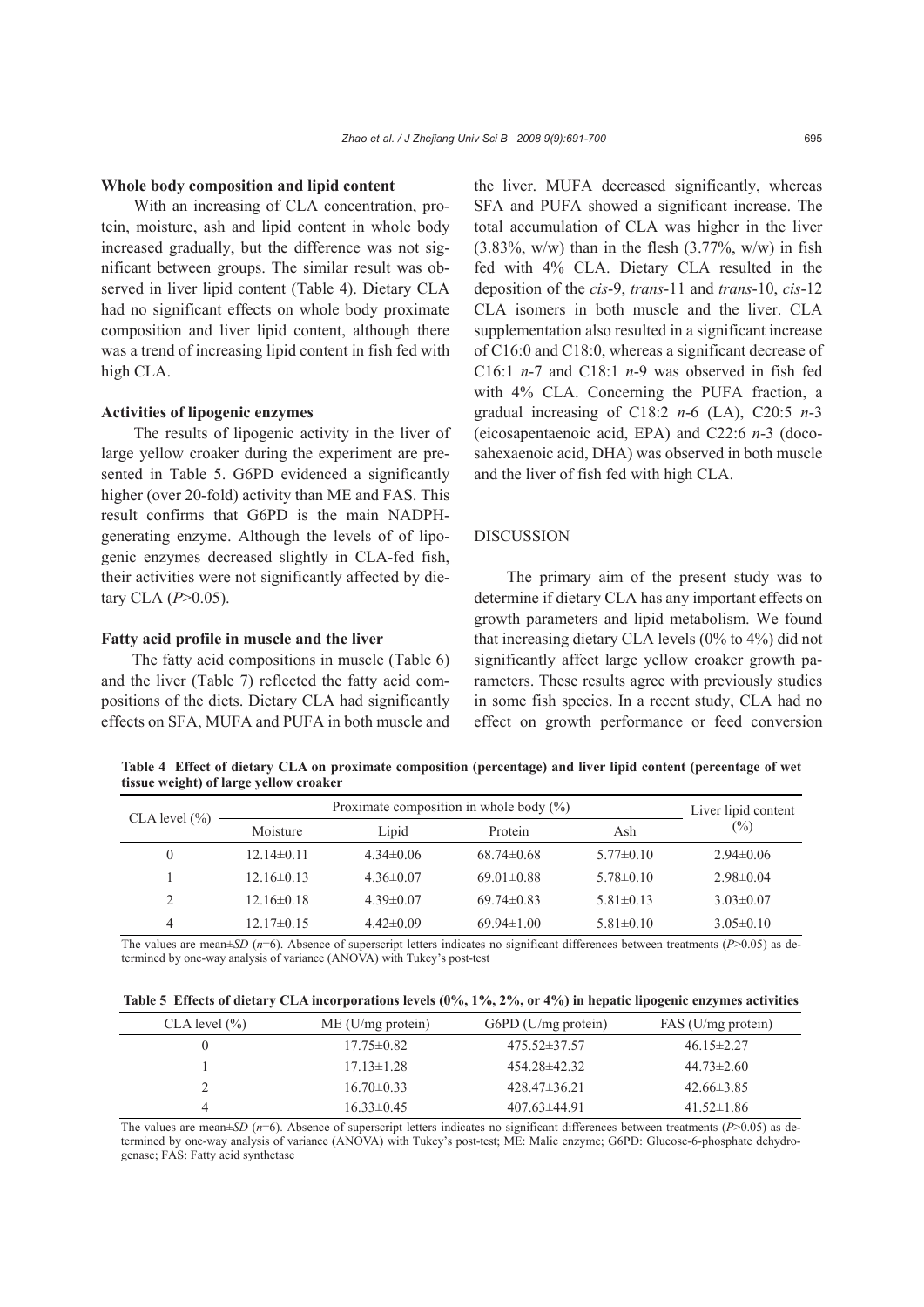| Fatty acids                            | Content $(\% )$               |                               |                               |                               |  |  |  |  |
|----------------------------------------|-------------------------------|-------------------------------|-------------------------------|-------------------------------|--|--|--|--|
|                                        | $0\%$ CLA                     | $1\%$ CLA                     | $2\%$ CLA                     | 4% CLA                        |  |  |  |  |
| C14:0                                  | $3.36 \pm 0.30$               | $3.44 \pm 0.02$               | $3.53 \pm 0.01$               | $3.63 \pm 0.03$               |  |  |  |  |
| C16:0                                  | $29.15 \pm 0.18^a$            | $29.25 \pm 0.03^a$            | $29.41 \pm 0.06^{ab}$         | $29.60 \pm 0.06^b$            |  |  |  |  |
| C18:0                                  | $4.45 \pm 0.11^a$             | $4.58 \pm 0.03^{ab}$          | $4.64 \pm 0.02^b$             | $4.81 \pm 0.02$ <sup>c</sup>  |  |  |  |  |
| Other saturated                        | $2.08 \pm 0.12$               | $2.13 \pm 0.06$               | $2.16 \pm 0.04$               | $2.21 \pm 0.09$               |  |  |  |  |
| $\sum$ saturated <sup>1</sup>          | $39.04 \pm 0.14$ <sup>a</sup> | $39.40 \pm 0.04^b$            | $39.74 \pm 0.04$ <sup>c</sup> | $40.25 \pm 0.08$ <sup>d</sup> |  |  |  |  |
| $C16:1 n-7$                            | $11.53 \pm 0.15^a$            | $10.56 \pm 0.08$ <sup>b</sup> | $9.19 \pm 0.02$ <sup>c</sup>  | $7.49 \pm 0.02$ <sup>d</sup>  |  |  |  |  |
| C <sub>18:1</sub> $n-9$                | $28.05 \pm 0.33$ <sup>a</sup> | $27.21 \pm 0.14^b$            | $26.29 \pm 0.07$ <sup>c</sup> | $25.10 \pm 0.17$ <sup>d</sup> |  |  |  |  |
| $C22:1 n-9$                            | $0.43 \pm 0.01^a$             | $0.39 \pm 0.02^a$             | $0.33 \pm 0.02^b$             | $0.30 \pm 0.02^b$             |  |  |  |  |
| Other monounsaturated                  | $3.42 \pm 0.06^a$             | $3.32 \pm 0.08^a$             | $3.03 \pm 0.13^b$             | $2.90 \pm 0.09^b$             |  |  |  |  |
| $\sum$ monounsaturated <sup>2</sup>    | $43.42 \pm 0.14$ <sup>a</sup> | $41.49 \pm 0.07^b$            | $38.84 \pm 0.22$ <sup>c</sup> | $35.79 \pm 0.15^{\circ}$      |  |  |  |  |
| $C18:2n-6$                             | $0.29 \pm 0.04^a$             | $0.33 \pm 0.03^{ab}$          | $0.37 \pm 0.02$ <sup>bc</sup> | $0.41 \pm 0.02$ <sup>c</sup>  |  |  |  |  |
| $C18:2 \text{ cis-9}, \text{trans-11}$ | $0.04 \pm 0.01$ <sup>a</sup>  | $0.56 \pm 0.02^b$             | $0.99 \pm 0.02$ <sup>c</sup>  | $1.89 \pm 0.02$ <sup>d</sup>  |  |  |  |  |
| C18:2 trans-10, $cis$ -12              | $0.02 \pm 0.01^a$             | $0.51 \pm 0.02^b$             | $0.97 \pm 0.02$ <sup>c</sup>  | $1.87 \pm 0.02$ <sup>d</sup>  |  |  |  |  |
| $C20:4n-6$                             | $0.73 \pm 0.06^a$             | $0.79 \pm 0.08^a$             | $0.90 \pm 0.07^{ab}$          | $1.08 \pm 0.02^b$             |  |  |  |  |
| $C20:5n-3$                             | $5.00 \pm 0.02$ <sup>a</sup>  | $5.09 \pm 0.03^a$             | $5.22 \pm 0.15^{ab}$          | $5.45 \pm 0.08^b$             |  |  |  |  |
| $C22:3n-6$                             | $0.26 \pm 0.04$               | $0.28 \pm 0.02$               | $0.30 \pm 0.01$               | $0.31 \pm 0.02$               |  |  |  |  |
| $C22:5n-3$                             | $1.24 \pm 0.07$ <sup>a</sup>  | $1.30 \pm 0.04^{ab}$          | $1.38 \pm 0.05^b$             | $1.43 \pm 0.01^b$             |  |  |  |  |
| $C22:6n-3$                             | $6.11 \pm 0.13^a$             | $6.28 \pm 0.08^a$             | $7.21 \pm 0.06^b$             | $7.34 \pm 0.05^b$             |  |  |  |  |
| Other polyunsaturated                  | $3.86 \pm 0.11$               | $3.97 \pm 0.09$               | $4.08 \pm 0.09$               | $4.18 \pm 0.19$               |  |  |  |  |
| $\sum$ polyunsaturated <sup>3</sup>    | $17.54 \pm 0.19^a$            | $19.11 \pm 0.03^b$            | $21.42 \pm 0.23$ °            | $23.96 \pm 0.23$ <sup>d</sup> |  |  |  |  |
| Total CLA <sup>4</sup>                 | $0.06 \pm 0.01$ <sup>a</sup>  | $1.08 \pm 0.01$ <sup>b</sup>  | $1.96 \pm 0.02$ <sup>c</sup>  | $3.77 \pm 0.03$ <sup>d</sup>  |  |  |  |  |

**Table 6 Main fatty acids and CLA isomers (percentage of total fatty acids) and total CLA (percentage of total fatty acids) in muscle of large yellow croaker with different CLA incorporation levels (0%, 1%, 2% or 4%)**

The values are mean $\pm SD$  ( $n=3$ ). Different superscript letters in the same row denote significant differences ( $P < 0.05$ ) between diets as determined by one-way analysis of variance  $(ANOVA)$  with Tukey's post-test; <sup>1</sup>Saturated: C14:0, C15:0, C16:0, C17:0, C18:0, C20:0;<br><sup>2</sup>Monounceturated: C15:1 n 7, C16:1 n 7, C17:1 n 0, C18:1 n 0, C20:1 n 0, C22:1 n 0, C24:1 Monounsaturated: C15:1 *n*-7, C16:1 *n*-7, C17:1 *n*-9, C18:1 *n*-9, C20:1 *n*-9, C22:1 *n*-9, C24:1 *n*-9; <sup>3</sup> Polyunsaturated: C16:2 *n*-4, C20:2 *n*-6, C16:2 *n*-6, C18:1 *n*-6, C18:2 *n*-6, C18:2 *cis*-9, *trans*-11, C18:2 *trans*-10, *cis*-12, C20:4 *n*-6, C22:3 *n*-6, C16:3 *n*-3, C18:3 *n*-3, C18:4 *n*-3, C20:5 *n*-3, C22:5 *n*-3, C22:6 *n*-3; 4 Sum of CLA isomers *cis*-9, *trans*-11 and *trans*-10, *cis*-12

**Table 7 Main fatty acids and CLA isomer (percentage of total fatty acids) and total CLA (percentage of total fatty acids) in the liver of large yellow croaker with different CLA incorporation levels (0%, 1%, 2% or 4%)**

|                                     | Content $(\% )$               |                              |                               |                               |  |  |  |  |
|-------------------------------------|-------------------------------|------------------------------|-------------------------------|-------------------------------|--|--|--|--|
| Fatty acids                         | $0\%$ CLA                     | $1\%$ CLA                    | 2% CLA                        | 4% CLA                        |  |  |  |  |
| C14:0                               | $6.59 \pm 0.03$ <sup>a</sup>  | $6.61 \pm 0.02^{ab}$         | $6.64 \pm 0.01$ <sup>bc</sup> | $6.68 \pm 0.01$ <sup>c</sup>  |  |  |  |  |
| C16:0                               | $28.76 \pm 0.09^a$            | $29.02 \pm 0.05^b$           | $29.10 \pm 0.04^b$            | $29.17 \pm 0.06^b$            |  |  |  |  |
| C18:0                               | $5.23 \pm 0.03^a$             | $5.26 \pm 0.04$ <sup>a</sup> | $5.32 \pm 0.04^{ab}$          | $5.41 \pm 0.03^b$             |  |  |  |  |
| Other saturated                     | $2.91 \pm 0.01$               | $2.91 \pm 0.04$              | $2.94 \pm 0.04$               | $2.93 \pm 0.07$               |  |  |  |  |
| $\sum$ saturated <sup>1</sup>       | $43.48 \pm 0.03^a$            | $43.79 \pm 0.08^b$           | $44.00 \pm 0.03$ <sup>c</sup> | $44.20 \pm 0.03$ <sup>d</sup> |  |  |  |  |
| C <sub>16:1</sub> $n-7$             | $13.01 \pm 0.06^a$            | $12.14 \pm 0.03^{b}$         | $11.87 \pm 0.03$ <sup>c</sup> | $11.16 \pm 0.08$ <sup>d</sup> |  |  |  |  |
| C <sub>18:1</sub> $n-9$             | $24.03 \pm 0.08$ <sup>a</sup> | $22.84 \pm 0.08^b$           | $22.22 \pm 0.11$ °            | $21.09 \pm 0.03$ <sup>d</sup> |  |  |  |  |
| $C22:1 n-9$                         | $0.52 \pm 0.03^{\text{a}}$    | $0.45 \pm 0.03^b$            | $0.43 \pm 0.02^b$             | $0.41 \pm 0.01^b$             |  |  |  |  |
| Other monounsaturated               | $1.60 \pm 0.02^a$             | $1.55 \pm 0.07^{\text{a}}$   | $1.31 \pm 0.04^b$             | $1.09 \pm 0.06$ <sup>c</sup>  |  |  |  |  |
| $\sum$ monounsaturated <sup>2</sup> | $39.16 \pm 0.14^a$            | $36.98 \pm 0.02^b$           | $35.82 \pm 0.09$ <sup>c</sup> | $33.75 \pm 0.15^d$            |  |  |  |  |
| C <sub>18:2</sub> $n-6$             | $0.22 \pm 0.03^{\text{a}}$    | $0.24 \pm 0.02^{ab}$         | $0.25 \pm 0.01$ <sup>ab</sup> | $0.29 \pm 0.03^b$             |  |  |  |  |
| C18:2 $cis-9$ , trans-11            | $0.05 \pm 0.02^a$             | $0.68 \pm 0.02^b$            | $1.05 \pm 0.03$ <sup>c</sup>  | $1.93 \pm 0.01$ <sup>d</sup>  |  |  |  |  |
| C18:2 trans-10, $cis-12$            | $0.04 \pm 0.01^a$             | $0.65 \pm 0.02^b$            | $1.05 \pm 0.03$ <sup>c</sup>  | $1.90 \pm 0.02$ <sup>d</sup>  |  |  |  |  |
| $C20:4n-6$                          | $0.31 \pm 0.07^{\text{a}}$    | $0.41 \pm 0.02^{ab}$         | $0.45 \pm 0.01^b$             | $0.46 \pm 0.00^b$             |  |  |  |  |
| $C20:5 n-3$                         | $4.18 \pm 0.06^a$             | $4.31 \pm 0.06^{ab}$         | $4.32 \pm 0.04^{ab}$          | $4.49\pm0.11^{b}$             |  |  |  |  |
| $C22:3n-6$                          | $0.21 \pm 0.02^a$             | $0.22 \pm 0.02^{ab}$         | $0.24 \pm 0.01$ <sup>bc</sup> | $0.27 \pm 0.01$ <sup>c</sup>  |  |  |  |  |
| $C22:5n-3$                          | $1.00 \pm 0.02$               | $1.13 \pm 0.07$              | $1.13 \pm 0.07$               | $1.14 \pm 0.01$               |  |  |  |  |
| $C22:6n-3$                          | $7.19 \pm 0.03^a$             | $7.35 \pm 0.04^b$            | $7.35 \pm 0.06^b$             | $7.37 \pm 0.08^b$             |  |  |  |  |
| Other polyunsaturated               | $4.16\pm0.13$                 | $4.25 \pm 0.02$              | $4.34 \pm 0.06$               | $4.21 \pm 0.12$               |  |  |  |  |
| $\sum$ polyunsaturated <sup>3</sup> | $17.35 \pm 0.15^a$            | $19.23 \pm 0.07^b$           | $20.18 \pm 0.07$ <sup>c</sup> | $22.05 \pm 0.13$ <sup>d</sup> |  |  |  |  |
| Total CLA <sup>4</sup>              | $0.09 \pm 0.01$ <sup>a</sup>  | $1.32 \pm 0.02^b$            | $2.10\pm0.01$ <sup>c</sup>    | $3.83 \pm 0.02$ <sup>d</sup>  |  |  |  |  |

The values are mean $\pm SD$  ( $n=3$ ). Different superscript letters in the same row denote significant differences ( $P<0.05$ ) between diets as<br>determined by one-way analysis of variance (ANOVA) with Tukey's post-test; <sup>1</sup>Satu Monounsaturated: C15:1 *n*-7, C16:1 *n*-7, C17:1 *n*-9, C18:1 *n*-9, C20:1 *n*-9, C22:1 *n*-9, C24:1 *n*-9; <sup>3</sup> Polyunsaturated: C16:2 *n*-4, C20:2 n-6, C16:2 n-6, C18:1 n-6, C18:2 n-6, C18:2 cis-9, trans-11, C18:2 trans-10, cis-12, C20:4 n-6, C22:3 n-6, C16:3 n-3, C18:3 n-3, C18:4<br>n-3, C20:5 n-3, C22:5 n-3, C22:6 n-3; <sup>4</sup>Sum of CLA isomers cis-9, trans-11 and trans-1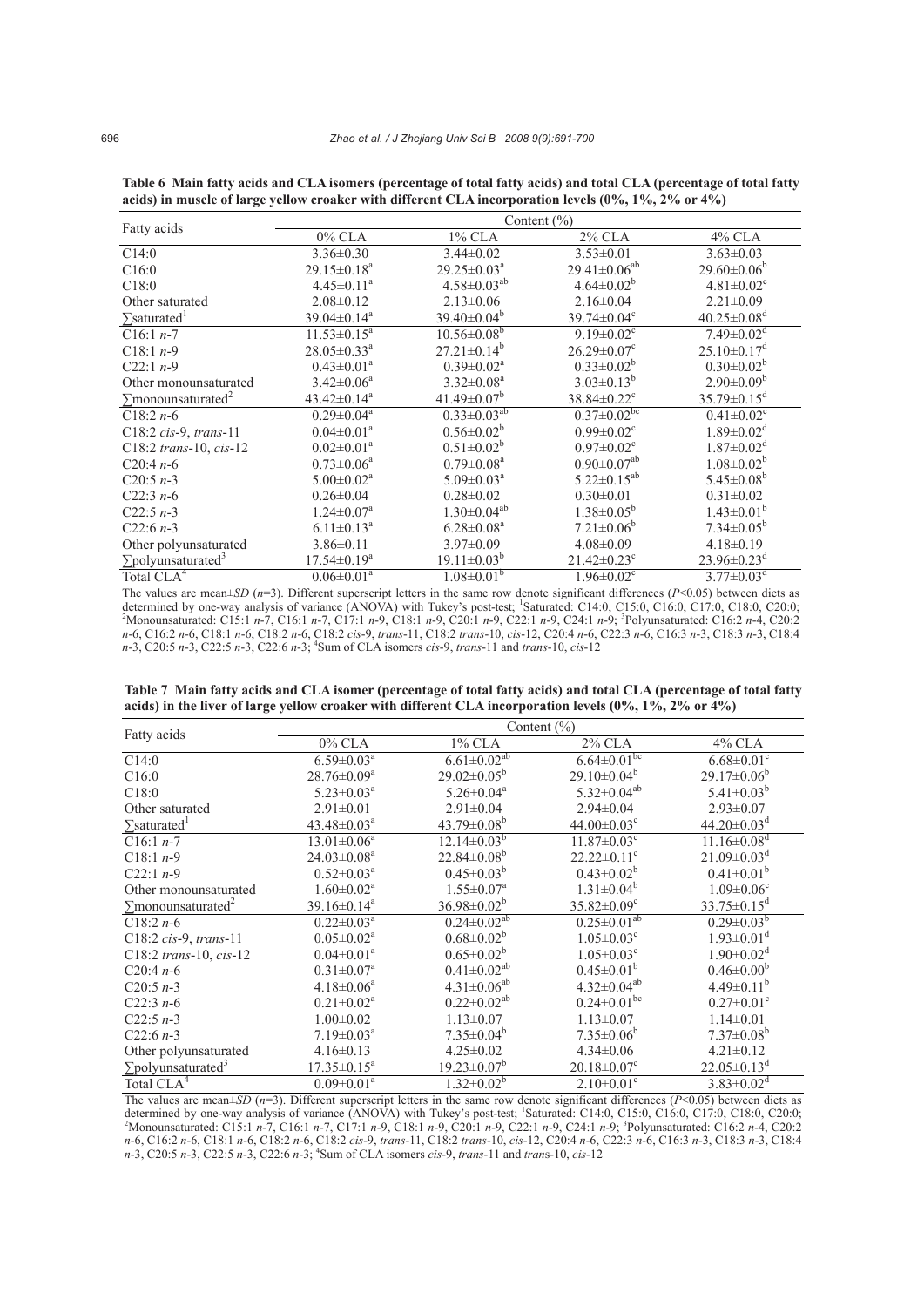efficiency in juvenile yellow perch (*Perca flavescens*) or catfish (*Ictalurus punctatus*) fed with diets containing up to 1% CLA (Twibell *et al*., 2001; Twibell and Wilson, 2003). Similarly, CLA does not seem to affect growth rate or feed conversion efficiency in Atlantic salmon fed with diets containing up to 4% CLA (Leaver *et al*., 2006). Higher levels of dietary CLA, up to 5% of diet, also had no effect on growth rate or feed conversion efficiency in juvenile tilapia (*Oreochromis niloticus*) (Yasmin *et al*., 2004). Twibell and Wilson (2003) observed that dietary CLA had little potential for improving growth responses in channel catfish. In contrast, Chio *et al*.(1999) reported that weight gain and feed conversion efficiency were reduced in Nile tilapia, rockfish and common carp fed with diets containing 2% CLA.

Dietary CLA has some beneficial effects on body composition in mammals; decreased body fat and increased lean body mass were observed in mice (Ohnuki *et al*., 2001; Terpstra *et al*., 2002), rats (Yamasaki *et al*., 2003) and pigs (Thiel-Cooper *et al*., 2001; Tischendorf *et al*., 2002). CLA also decreased whole body triacylglycerol (TAG) accumulation in hamsters (Bouthegourd *et al*., 2002) and reduced liver TAG levels in rats (Rahman *et al*., 2002). However, we did not observe the similar effects in large yellow croaker in the present trail, which agrees with the redults from a few previous studies, such as the findings in salmon fry (Berge *et al*., 2004), rainbow trout juveniles (Figueiredo-Silva *et al*., 2005), and smolts (Kennedy *et al*., 2005). The inconsistence of results might be caused by the differences of animal species and feeding environments.

No difference was observed in total lipid level in muscle and the liver of fish fed with the four diets. Fat content (w/w) of muscle ranged between 4.34% and 4.42%, whereas in the liver the minimum and maximum levels were 2.94% and 3.05%, respectively. HSI was not significantly increased by dietary CLA in the present trial. The increased HSI was associated with increased lipid content in the liver. In an earlier research, CLA supplementation did not affect total lipid in the liver and muscle of rainbow trout juveniles (Bandarra *et al*., 2006). In contrast, Kennedy *et al*.(2005) reported that dietary CLA showed a clear trend of increase of total lipid and TAG contents in both the liver and the flesh of Atlantic salmon, particularly fed with high oil diets, and Twibell *et*  *al*.(2000; 2001) and Yasmin *et al*.(2004) reported that in yellow perch and tilapia, increased HSI was not associated with increased lipid content and, indeed, liver lipid content was reduced by CLA in striped bass. Protein content in muscle varied between 68.74% and 69.94%. There were no significant differences between the control and any other treatment. This observation is in agreement with previous studies in Atlantic salmon (Berge *et al*., 2004) and channel catfish juveniles (Twibell and Wilson, 2003), where protein level in muscle was not significantly affected by dietary CLA. The present results correspond well with earlier observations in rainbow trout that reported an absence of differences in whole body composition among fish fed with increasing levels of CLA (Figueiredo-Silva *et al*., 2005).

In the present work, large yellow croaker fed with various dietary levels of CLA did not display any significant changes in the activities of the analyzed lipogenic enzymes, which corresponds well with the lack of differences in fat gain or body composition. Dias *et al*.(1998) reported that G6PD had higher activity (over 25-fold) than ME in juvenile European sea bass, and our result confirms that G6PD is the main NADPH generating enzyme in the species. Dietary CLA seemed to slightly depress both ME and G6PD activities, whereas liver lipid content tended to increase in large yellow croaker fed with high CLA. The similar results were evidenced in rainbow trout (Valente *et al*., 2007a) and sea bass (Valente *et al*., 2007b), in which the malic enzyme activity decreased with CLA supplementation. Other studies showed a clear increase in both mRNA expression and activities of various enzymes involved in lipogenesis (including ME, G6PD and FAS) and fatty acid oxidation in mice liver (Takahashi *et al*., 2003; Ide, 2005). In rats, the ingestion of a CLA mixture increased ME liver activity, whereas both G6PD and FAS activities remained unaffected (Faulconnier *et al*., 2004). In the present study, ME and G6PD activities were negatively correlated with PUFA and total CLA contents in the liver. Although regulation of fatty acid synthesis and lipogenic enzyme expression has been unexplored, the relative amount of polyunsaturated fatty acids has been shown to directly modulate the expression of lipogenic enzymes in rats (Stabile *et al*., 1998) and rainbow trout (Alvarez *et al*., 2000). These various results suggest that the effect of CLA on he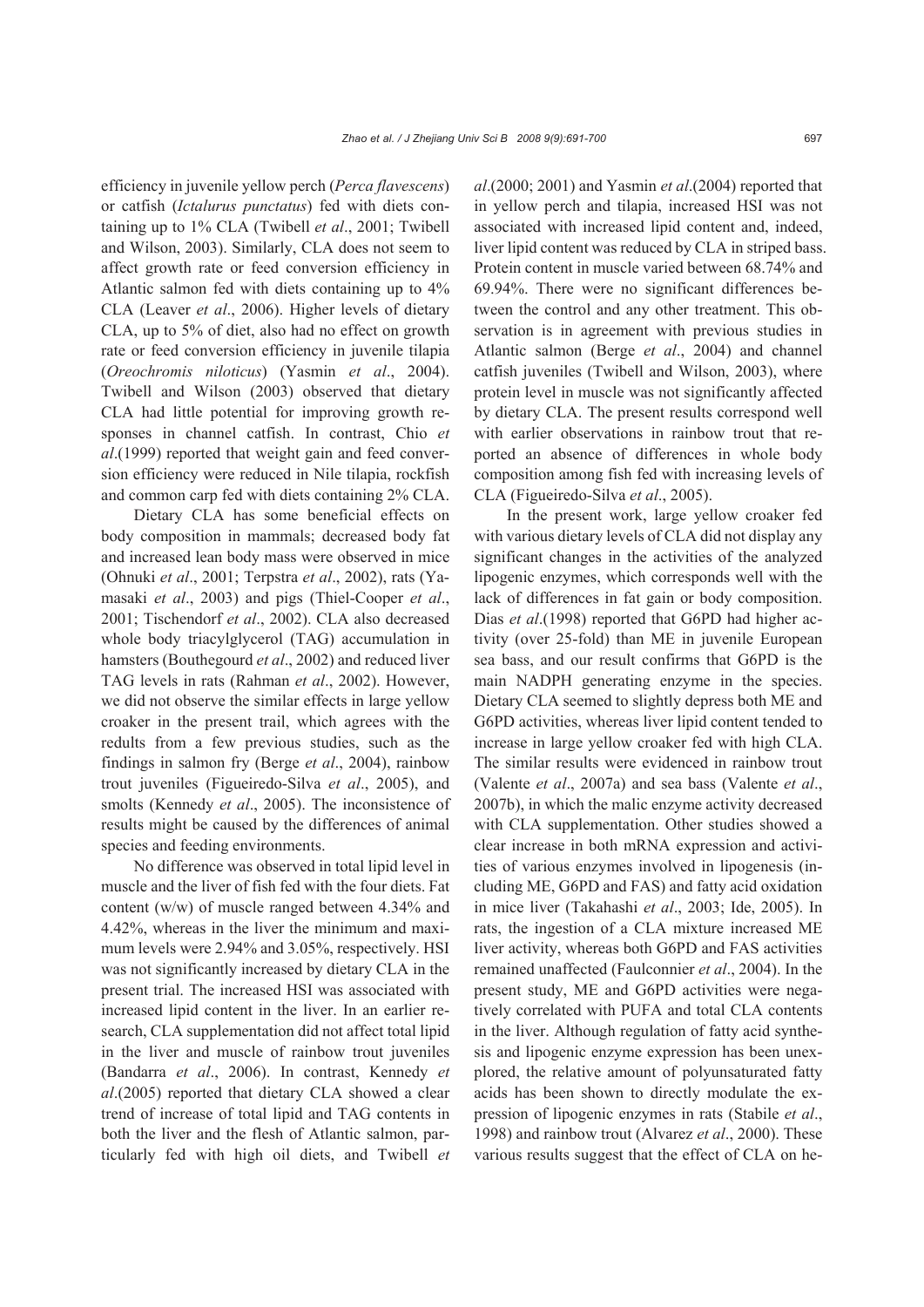patic lipogenic enzymes is dependent on the species and may possibly be related to the various nutritional and physiological conditions.

In large yellow croaker, the total percentages of the main group of fatty acids in the liver and muscle were affected by dietary inclusion of CLA. Dietary CLA had significantly increased SFA and decreased MUFA in both muscle and the liver. These results corroborate previous studies in hybrid striped bass (Twibell *et al*., 2000), yellow perch (Twibell *et al*., 2001), Atlantic salmon (Berge *et al*., 2004; Kennedy *et al*., 2005), rainbow trout (Bandarra *et al*., 2006; Valente *et al*., 2007a; 2007b), and several mammal species (Bretillon *et al*., 1999; Bee, 2000; Lauridsen *et al*., 2005). In the liver and muscle, both C16:0 and C18:0 were responsible for increasing the saturated fraction in fish fed with CLA. Concomitantly to the increase in the saturated fraction, a general decrease of the MUFA (C16:1 *n*-7 and C18:1 *n*-9) with CLA supplementation was evidenced. The results are related to the inhibition of stearoyl coenzyme A (CoA) desaturase (SCD) activity. The dietary incorporation of CLA led to a increasing of PUFA content in muscle and the liver due mainly to the higher deposition of these conjugated fatty acids in the lipid fraction. Moreover, increases of DHA and EPA were observed in fish fed with higher CLA (2% and 4%) compared with the control group. However, the present results differ from the findings in hybrid striped bass (Twibell *et al*., 2000) that showed a decrease of DHA in muscle. In the liver and muscle, most of PUFA, particularly *n*-3 PUFA, were affected by dietary CLA supplementation. Berge *et al*.(2004) reported that the dietary incorporation of CLA clearly affected heaptic lipid metabolism contributing to a more efficient fatty acids with a prominent biosynthesis and deposition of long-chain *n*-3 fatty acids. Pereira *et al*.(2003) pointed out that this elevation might be a result of higher  $\Delta$ 5 and  $\Delta$ 6 fatty acyl desaturase activity in this species.

In conclusion, in the present study we found that CLA had no effect on growth parameters and feed conversion efficiency, but had a trend of increase of total lipid contents in both the liver and the flesh in CLA-fed large yellow croaker. Moreover, the fish were capable of absorbing and depositing CLA and long-chain *n*-3 PUFA in the liver and muscle, showing that this species fed with CLA could be an important human food source for these healthful fatty acids.

#### **References**

- Alvarez, M.J., Diez, A., Lopez-Bote, C., Gallego, M., Bautista, J.M., 2000. Short-term modulation of lipogenesis by macronutrients in rainbow trout (*Oncorhynchus mykiss*) hepatocytes. *British Journal of Nutrition*, **84**(5):619-628.
- Bandarra, N.M., Nunes, M.L., Andrade, A.M., Prates, J.A.M., Pereira, S., Monteiro, M., Rema, P., Valente, L.M.P., 2006. Effect of dietary conjugated linoleic acid on muscle, liver and visceral lipid deposition in rainbow trout juveniles (*Oncorhynchus mykiss*). *Aquaculture*, **254**(1-4): 496-505. [doi:10.1016/j.aquaculture.2005.10.034]
- Bautista, J.M., Garrido-Pertierra, A., Soler, G., 1988. Glucose-6-phosphate dehydrogenase from *Dicentrarchus labrax* liver: kinetic mechanism and kinetics of NADPH inhibition. *Biochimica et Biophysica Acta*, **967**(3): 354-363.
- Bee, G., 2000. Dietary CLA alter adipose tissue and milk lipids of pregrant and lactating sows. *Journal of Nutrition*, **130**(9):2292-2298.
- Berge, G.M., Ruyter, B., Asgard, T., 2004. Conjugated linoleic acid in diets for juvenile Atlantic salmon (*Salmo salar*): effects on fish performance, proximate composition, fatty acid and mineral content. *Aquaculture*, **237**(1-4):365-380. [doi:10.1016/j.aquaculture.2004.04.001]
- Bligh, E.G., Dyer, W.J., 1959. A rapid method of total lipid extraction and purification. *Canadian Journal of Biochemistry and Physiology*, **37**(8):911-917.
- Bouthegourd, J.C., Even, P.C., Gripois, D., Toffon, B., Blouquit, M.F., Roseau, S., Lutton, C., Tome, D., Martin, J.C., 2002. A CLA mixture prevents body triglyceride accumulation without affecting energy expenditure in Syrian hamsters. *Journal of Nutrition*, **132**(9):2682-2689.
- Bradford, M.M., 1976. A rapid and sensitive method for the quantitation of microgram quantities of protein utilizing the principle of protein-dye binding. *Analytical Biochemistry*, **72**(1-2):248-254. [doi:10.1016/0003-2697(76) 90527-3]
- Bretillon, L., Chardigny, J.M., Gregoire, S., Bordeaux, O., Sebedio, J.L., 1999. Effects of conjugated linoleic acid isomers on the hepatic microsomal desaturation activities *in vitro*. *Lipids*, **34**(9):965-969. [doi:10.1007/s11745-999- 0446-9]
- Brown, J.M., Halvorsen, Y.D., Lea-Currie, Y.R., Geigerman, C., McIntosh, M., 2001. *Trans*-10, *cis*-12, but not *cis*-9, *trans*-11, conjugated linoleic acid attenuates lipogenesis in primary cultures of stromal vascular cells from human adipose tissue. *Journal of Nutrition*, **131**(9):2316-2321.
- Chakrabarty, K., Leveille, G.A., 1969. Acetyl CoA carboxylase and fatty acid synthetase activities in liver and adipose tissue of meal-fed rats. *Proceeding of the Society for Experimental Biology and Medicine*, **131**(3):1051-1054.
- Chang, H.C., Seidman, I., Teebor, G., Lane, D.M., 1967. Liver acetyl-CoA carboxylase and fatty acid synthetase relative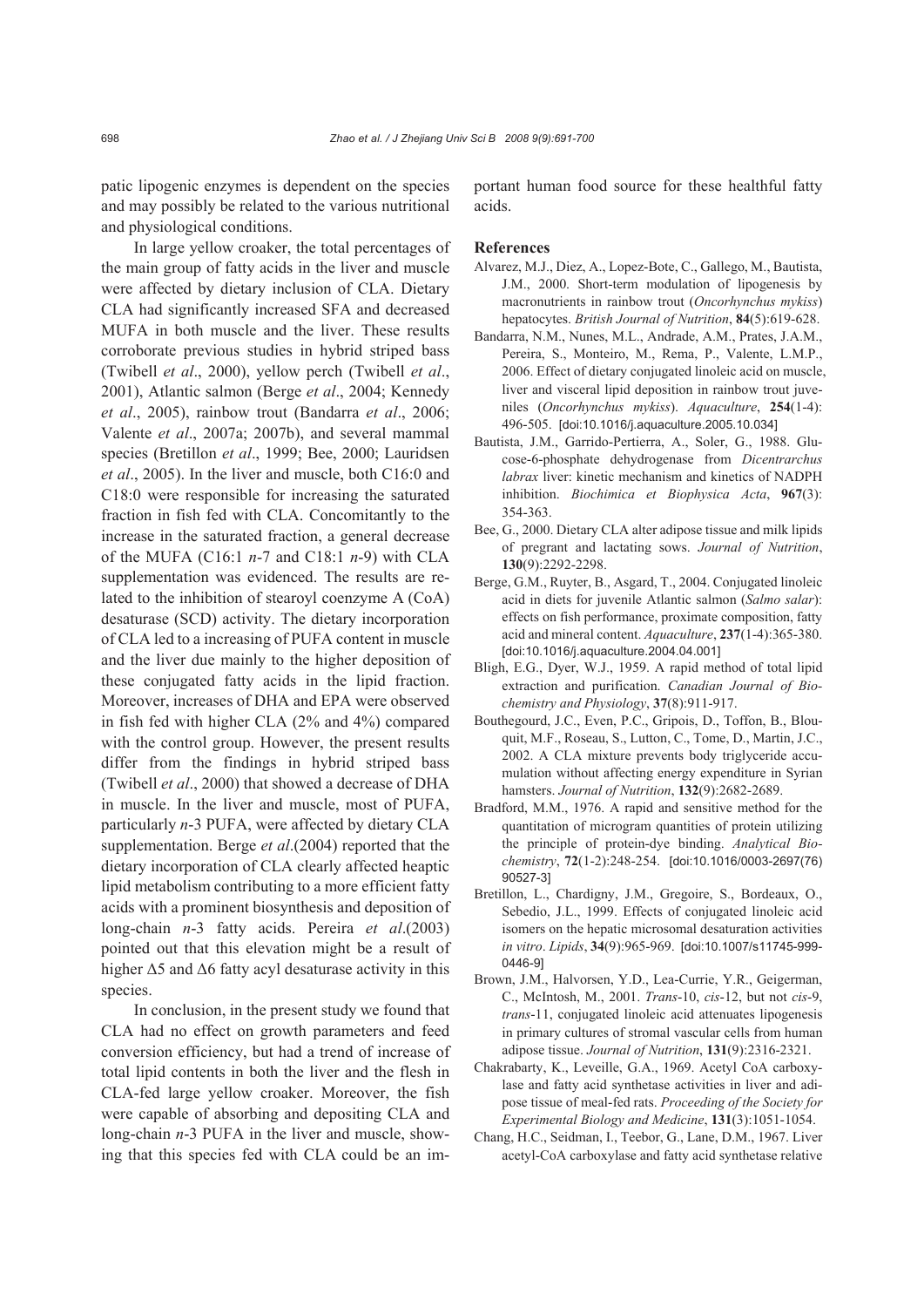activities in the normal state and hereditary obesity. *Biochemical and Biophysical Research Communications*, **28**(5):682-686. [doi:10.1016/0006-291X(67)90369-5]

- Chin, S.F., Liu, W., Storkson, J.M., Ha, Y.L., Pariza, M.W., 1992. Dietary sources of conjugated dienoic isomers of linoleic acid: a newly recognized class of anticarcinogens. *Journal of Food Composition and Analysis*, **5**(3):185-197. [doi:10.1016/0889-1575(92)90037-K]
- Chio, B.D., Kang, S.J., Ha, Y.L., Ackman, R.G., 1999. Accumulation of Conjugated Linoleic Acid (CLA) in Tissues of Fish Fed Diets Containing Various Levels of CLA. *In*: Xiong, Y.L., Ho, C.T., Shahidi, F. (Eds.), Quality Attributes of Muscle Foods. Kluwer Academic/Plenum Publishers, New York, p.61-71.
- Cook, M.E., Pariza, M.W., 1998. The role of conjugated linoleic acid (CLA) in health. *International Dairy Journal*, **8**(5):459-462. [doi:10.1016/S0958-6946(98)00069-7]
- Dias, J., Alvarez, M.J., Diez, A., Arzel, J., Corraze, G., Bautista, J.M., Kaushik, S.J., 1998. Regulation of hepatic lipogenesis by dietary protein/energy in juvenile European sea bass (*Dicentrarchus labrax*). *Aquaculture*, **161**(1-4):169-186. [doi:10.1016/S0044-8486(97)00268-8]
- Evans, M., Lin, X., Odle, J., McIntosh, M., 2002. *Trans*-10, *cis*-12 conjugated linoleic acid increases fatty acid oxidation in 3T3-L1 preadipocytes. *Journal of Nutrition*, **132**(3):450-455.
- Faulconnier, Y., Arnalb, M.A., Mirand, P.P., Chardignyc, J.M., Chilliarda, Y., 2004. Isomers of conjugated linoleic acid decrease plasma lipids and stimulate adipose tissue lipogenesis without changing adipose weight in post-prandial adult sedentary or trained Wistar rat. *Journal of Nutritional Biochemistry*, **15**(12):741-748. [doi:10.1016/j. jnutbio.2004.07.004]
- Figueiredo-Silva, A.C., Rema, P., Bandarra, N.M., Nunes, M.L., Valente, L.M.P., 2005. Effects of dietary conjugated linoleic acid on growth, nutrient utilization, body composition, and hepatic lipogenesis in rainbow trout juveniles (*Oncorhynchus mykiss*). *Aquaculture*, **248**(1-4): 163-172. [doi:10.1016/j.aquaculture.2005.04.022]
- Folch, J., Lees, M., Sloane-Stanley, G.H., 1957. A simple method for the isolation and purification of total lipids from animals tissues. *Journal of Biological Chemistry*, **226**(1):497-509.
- Ide, T., 2005. Interaction of fish oil and conjugated linoleic acid in affecting hepatic activity of lipogenic enzymes and geneexpression in liver and adipose tissue. *Diabetes*, **54**(2):412-423. [doi:10.2337/diabetes.54.2.412]
- Jahreis, G., Kraft, J., Tischendorf, F., Schöne, F., von Loeffelholz, C., 2000. Conjugated linoleic acids: physiological effects in animal and man with special regard to body composition. *European Journal of Lipid Science and Technology*, **102**(11):695-703. [doi:10.1002/1438-9312 (200011)102:11<695::AID-EJLT695>3.0.CO;2-J]
- Kennedy, S.R., Campbell, P.J., Porter, A., Tocher, D.R., 2005. Influence of dietary conjugated linoleic acid (CLA) on lipid and fatty acid composition in liver and flesh of Atlantic salmon (*Salmo salar*). *Comparative Biochemistry*

*and Physiology-Part B Biochemistry and Molecular Biology*, **141**(2):168-178. [doi:10.1016/j.cbpc.2005.02.010]

- Kennedy, S.R., Bickerdike, R., Berge, R.K., Dick, J.R., Tocher, D.R., 2007a. Influence of conjugated linoleic acid (CLA) or tetradecylthioacetic acid (TTA) on growth, lipid composition, fatty acid metabolism and lipid gene expression of rainbow trout (*Oncorhynchus mykiss* L.). *Aquaculture*, **272**(1-4):489-501. [doi:10.1016/j.aquaculture.2007.06.033]
- Kennedy, S.R., Bickerdike, R., Berge, R.K., Porter, A.R., Tocher, D.R., 2007b. Influence of dietary conjugated linoleic acid (CLA) and tetradecylthioacetic acid (TTA) on growth, lipid composition and key enzymes of fatty acid oxidation in liver and muscle of Atlantic cod (*Gadus morhua* L.). *Aquaculture*, **264**(1-4):372-382. [doi:10. 1016/j.aquaculture.2007.01.013]
- Kepler, C.R., Hirons, K.P., McNeill, J.J., Tove, S.B., 1966. Intermediates and products of the biohydrogenation of linoleic acid by *Butyrivibrio fibrisolvens*. *Journal of Biology Chemistry*, **241**(6):1350-1354.
- Kitts, D.D., Huynh, M.D., Hu, C., Trites, A.W., 2004. Season variation in nutrient composition of Alaskan walleye pollock. *Canadian Journal of Zoology*, **82**(9):1408-1415. [doi:10.1139/z04-116]
- Lauridsen, C., Mu, H., henckel, P., 2005. Influence of dietary conjugated linoleic acid (CLA) and age at slaughtering on performance, slaughter and meat quality, lipoproteins, and tissue deposition of CLA in barrows. *Meat Science*, **69**(3):393-399. [doi:10.1016/j.meatsci.2004.08.009]
- Leaver, M.J., Tocher, D.R., Obach, A., Jensen, L., Henderson, R.J., Porter, A.R., Krey, G., 2006. Effect of dietary conjugated linoleic acid (CLA) on lipid composition, metabolism and gene expression in Atlantic salmon (*Salmo salar*) tissues. *Comparative Biochemistry and Physiology-Part A Molecular & Integrative Physiology*, **145**(2): 258-267. [doi:10.1016/j.cbpa.2006.06.034]
- Ochoa, S., 1955. "Malic" Enzyme. *In*: Colowick, S.P., Kaplan, N.O. (Eds.), Methods in Enzymology, Vol. 1. Academic Press, New York, USA, p.739-753. [doi:10.1016/0076- 6879(55)01129-4]
- Ohnuki, K., Haramizu, S., Ishihara, K., Fushiki, T., 2001. Increased energy metabolism and suppressed body fat accumulation in mice by a low concentration of conjugated linoleic acid. *Bioscience Biotechnology and Biochemistry*, **65**(10):2200-2204. [doi:10.1271/bbb.65.2200]
- Oku, H., Wongtangtintharn, S., Iwasaki, H., Toda, T., 2003. Conjugated linoleic acid (CLA) inhibits fatty acid synthetase activity in vitro. *Bioscience Biotechnology and Biochemistry*, **67**(7):1584-1586. [doi:10.1271/bbb.67.1584]
- Pariza, M.W., Park, Y., Cook, M.E., 2001. The biological active isomers of conjugated linoleic acid. *Progress in Lipid Research*, **40**(4):283-298. [doi:10.1016/S0163-7827 (01)00008-X]
- Park, Y., Albright, K.J., Liu, W., Storkson, J.M., Cook, M.E., Pariza, M.W., 1997. Effect of conjugated linoleic acid on body composition in mice. *Lipids*, **32**(8):853-858. [doi:10. 1007/s11745-997-0109-x]